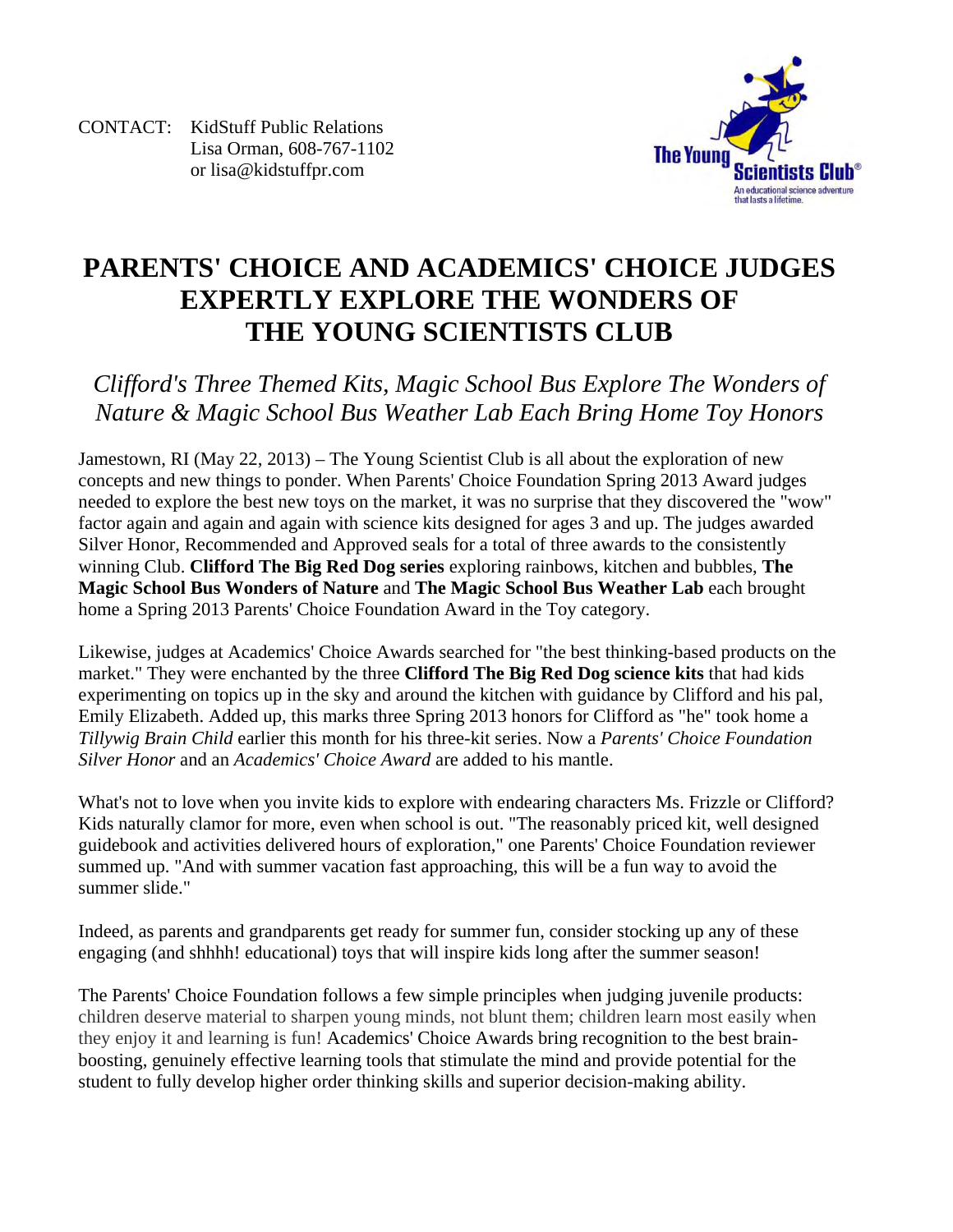Listed below is a sampling of the many glowing toy contest reviews.

 **Clifford The Big Red Dog Bubble Science • Ages 3+ • \$19.99 Clifford The Big Red Dog Rainbow Science • Ages 3+ • \$19.99 Clifford The Big Red Dog Kitchen Science • Ages 3+ • \$19.99** 

 *Spring 2013 Tillywig Brain Child Award Spring 2013 Parents' Choice Foundation Award • Silver Honor Spring 2013 Academics' Choice Award* 



"The charm of Clifford the Big Red Dog will have children as young as three engaging in meaningful science activities. Our reviewers thought these kits were perfectly designed for introducing science to preschoolers. Not only do they provide nearly all necessary materials to complete each experiment, they also provide clear explanations of what happens in each one. The well-illustrated manuals will benefit parents and children. As one reviewer noted, 'Sometimes I find it difficult to explain things on my child's level when it's something I 'just know'. The 'explanation' is the perfect tool to help me explain and elaborate on the experiment so that my son understands.' Another remarked that the kit prepares children for what a science lesson in school will be like. 'We begin each lesson talking about science, chemicals and really stress safety, then we do an experiment or two,' she explained."

-- review by Parents' Choice Foundation

"The favorites among the experiments were the 'milk rainbow' and its mesmerizing show of color swishing and swirling in milk. It was asked for again and again. The 'exploding volcano' was a hit. Anything 'exploding' for a 6-year-old boy is a sure winner. We had 'lava' dripping onto our kitchen table and floor by the end of it. 'Colored bubbles' was also very simple but unique. In fact, I don't think we will be able to have plain bubbles for blowing ever again. We made many colors of bubbles which naturally led to making fun 'bubble prints.' With 42 experiments in all, these kits have extensive use and reuse. The best part of this product is the inquiry about the world inspired by so many experiments."

- review by Academics' Choice Awards

## **The Magic School Bus Explore the Wonders of Nature • Ages 5+ • \$19.99**

*Spring 2013 Parents' Choice Foundation Award • Approved* 

"Each activity is guided by the fictional Ms. Frizzle and her students. Although the supplies included in the kit are inexpensive, and could mostly be found at home, it is convenient to have them collected in one place; many other materials are needed from around the home, but our testers had no trouble finding what was required.